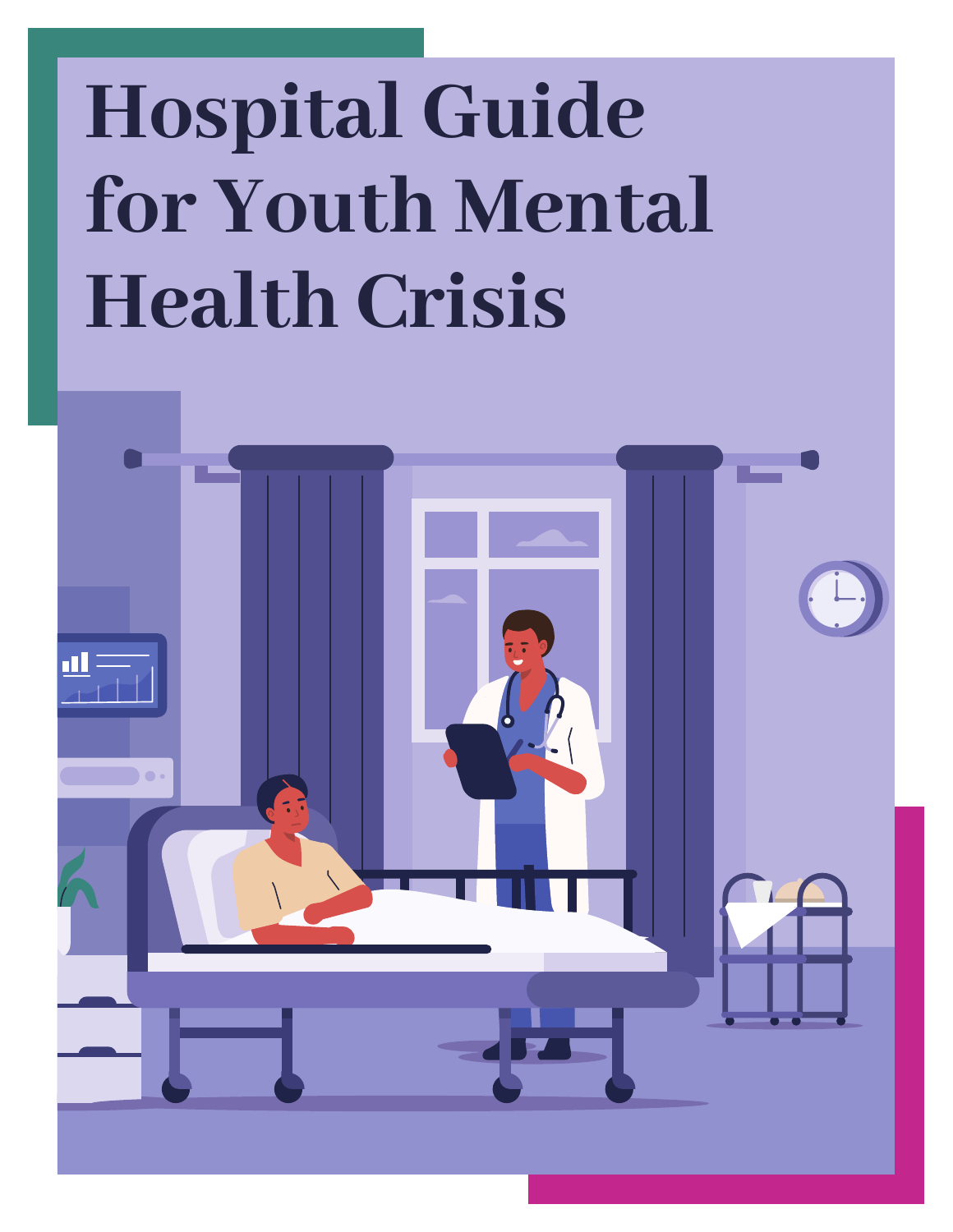### **TABLE OF CONTENTS**

| The Purpose of This Document                                          | 3              |
|-----------------------------------------------------------------------|----------------|
| <b>Youth Mental Health Crisis Hold Overview</b>                       | 4              |
| <b>What to Expect</b>                                                 | $\overline{5}$ |
| <b>About Patient Rights</b>                                           | 6              |
| What If I Am Not Happy with the Care<br><b>My Youth Is Receiving?</b> | 7              |
| <b>Continuing Care to Meet Youth's Ongoing Needs</b>                  | 8              |
| <b>Frequently Asked Questions</b><br>Hospitalization                  | 9              |
| How You Can Support Your Youth When They                              |                |
| <b>Experience Mental Health Concerns</b>                              | $10 + 11$      |
| <b>Preparing for the Next Steps</b>                                   | 12             |



The term "unemancipated person under the age of 18" is used in Nevada mental health crisis law to refer to youth and children in which the law 2 | LAST UPDATED 2022 applies. The term "youth" will be used in this document instead.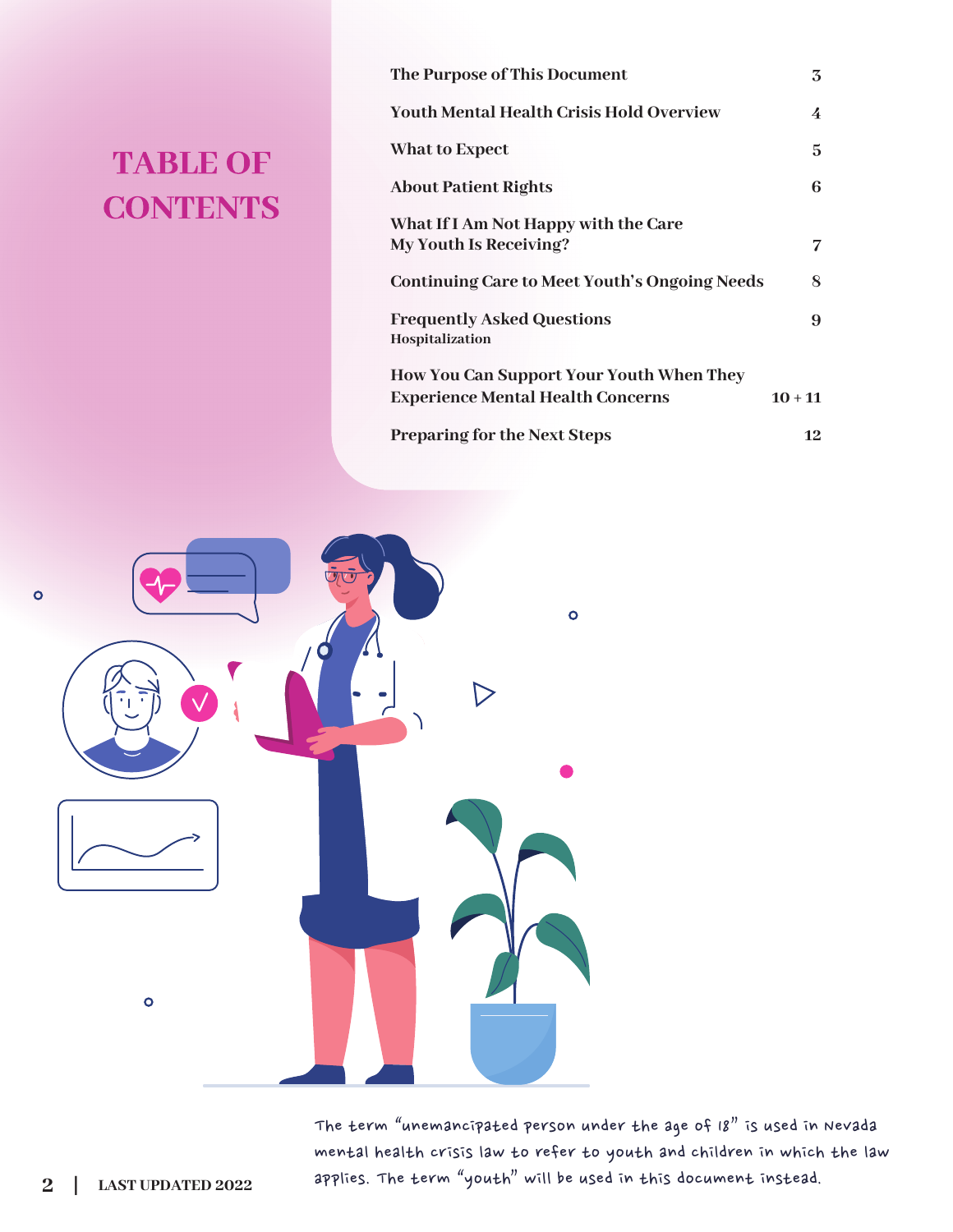# **The Purpose of This Document**

The purpose of this document is to provide information for families whose youth are experiencing mental health crisis that may lead to temporary hospitalization. A mental health crisis hold is a legal process in Nevada law that allows certain professionals to protect a youth experiencing a mental health crisis so they don't hurt themselves or others. The purpose of the hold is to provide emergency care, which may include evaluation, observation, transportation, and treatment.

This document includes education, resources, and an explanation of mental health crisis holds (also known as legal holds). This document does not promote the use of holds, rather, this information is intended to empower parents to make informed decisions about their youth's mental health needs.

### **The Difference Between Voluntary and Involuntary Hospitalization**

### **Voluntary Hospitalization:**

If a youth is hospitalized voluntarily, parents or legal guardians may request discharge against medical advice.

### **Involuntary Hospitalization:**

Under involuntary hospitalization a youth may be held under a mental health crisis hold for up to 72 hours.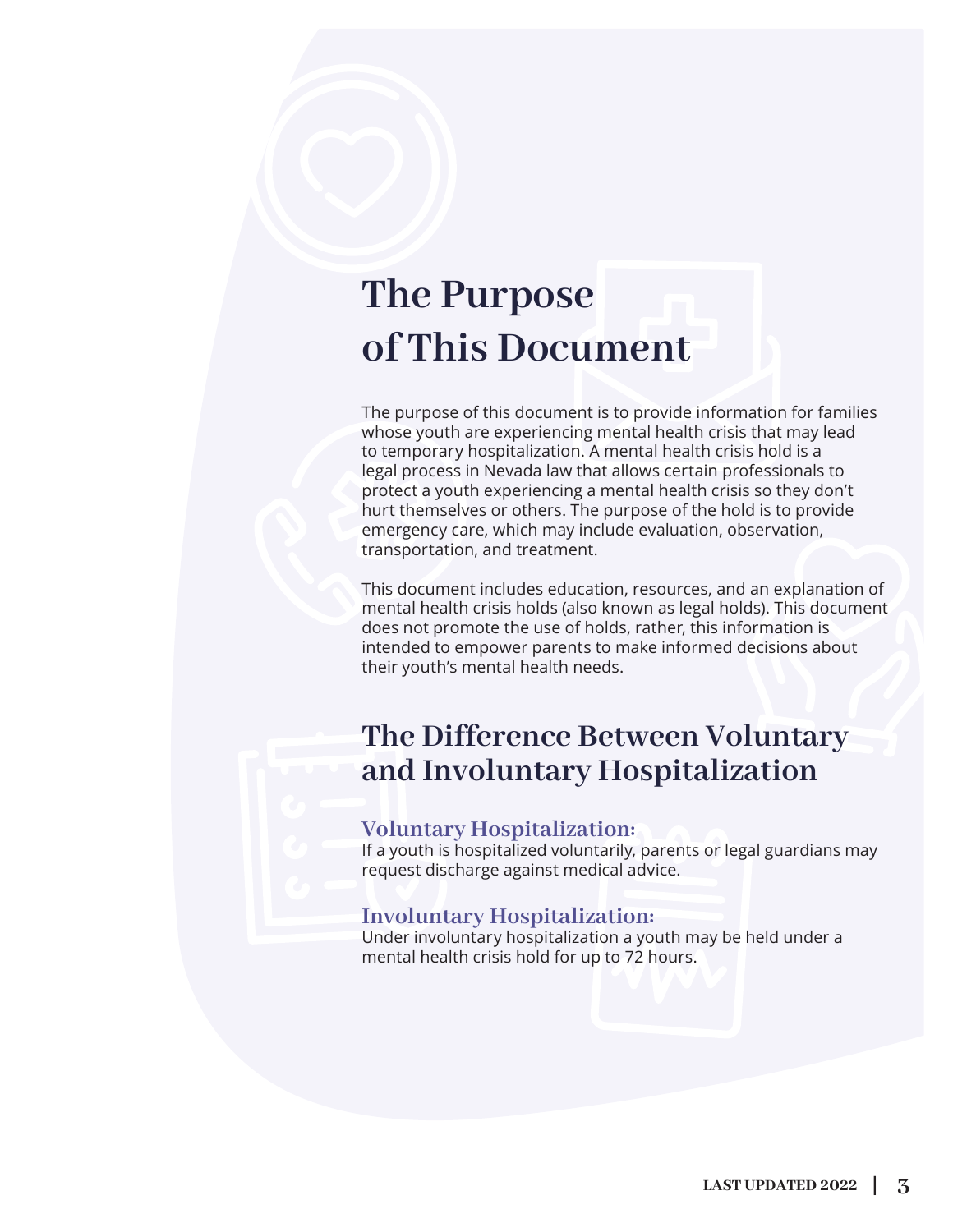# **Youth Mental Health Crisis Hold Overview**

A mental health crisis hold is a legal process in Nevada Law that allows certain professionals, law enforcement, or healthcare professionals to protect a youth experiencing a mental health crisis so they don't hurt themselves or others. The purpose of the hold is to provide emergency care, which may include evaluation, observation, transportation, and treatment.

### **What Is a Mental Health Crisis Hold?**

A youth mental health crisis hold may be placed on a youth with mental health needs, who is considered a danger to themselves or others.

### **Where Is One Taken on a Mental Health Crisis Hold?**

If your youth has been placed on a hold, they will be taken to a medical hospital for evaluation. Based on the evaluation by a healthcare professional, they may either be released to you or transported to a mental health hospital.

### **Who May Place a Youth on a Mental Crisis Hold?**

- Authorized Law Enforcement
- Physician
- Physician Assistant
- **Psychologist**
- Marriage and Family Therapist
- Certified Professional Counselor
- Social Worker
- Registered Nurse
- Advanced Practice Registered Nurse

### **How Long Does a Mental Health Crisis Hold Last?**

A mental health crisis hold typically lasts for 72 hours. However, the 72-hour period may be extended if a petition is filed with the district court. The petition must include a statement signed by the parent or guardian of the youth that the parent or guardian does not object to the filing of the petition. Parents can choose to extend their youth's mental health hospital stay in if necessary without a court process.

### **YOUTH MENTAL HEALTH CRISIS HOLD PROCESS**

**Step 1:** Youth is assessed to be in mental health crisis including possible suicide, serious illness, or death.

**Step 2:** Prior to placing a mental health crisis hold on the youth, a person must attempt to obtain the consent of the parent or guardian.

**Step 3:** If parent or guardian consent is unable to be obtained, youth is placed on a mental health crisis hold, which can last up to 72 hours for their safety.

**Step 4:** Hospital must attempt to notify the parent within 8 hours of receiving the youth.

**Step 5:** Youth receives an examination from a medical professional to ensure there is no medical condition that requires immediate treatment (medical clearance).

**Step 6:** Youth receives an evaluation from a medical professional to determine that the youth is in a mental health crisis.

**Step 7:** At anytime during this process the youth may be accepted and transported to a mental health hospital.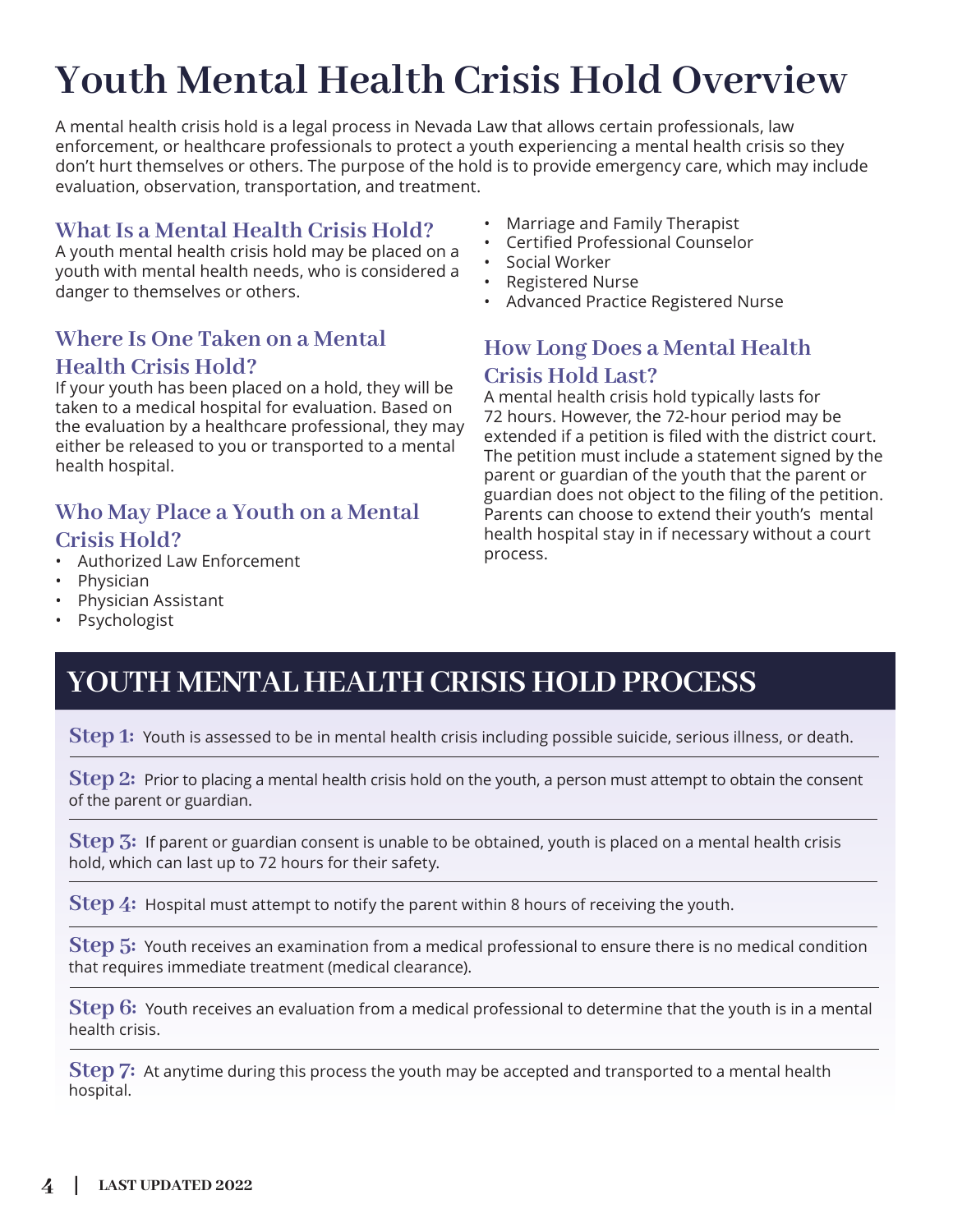# **What to Expect**

### **What May Happen during the Mental Health Crisis Hold?**

Your treatment team will meet with you to discuss the situation and develop a plan moving forward:

- Your youth may be released to you.
- You may choose to have your youth continue treatment, and the hold may be released.
- You may have concerns about releasing the hold—these concerns can be discussed with the treatment team to identify options.

### **What Can You Expect during the**

### **72 Hours?**

While at the medical hospital, your youth's healthcare team (doctors, nurses, social workers, etc.) will determine your youth's medical and mental health needs. The team will also help you and your youth get the appropriate treatment needed. During this time, your youth may receive a medical assessment based on their health needs that may include vital signs, diagnostic tests, labs, etc. Many youth will not need to go into an inpatient mental health hospital, but for those that do, the process can take anywhere from several hours to several days.

There are several factors that affect how long your youth may stay at the hospital while waiting to get into an inpatient mental health hospital:

- Treatment of a critical medical condition or an infectious disease
- **Injury**
- Assessment of the cause of your youth's crisis which may be due to a mental illness
- Capacity to accommodate and treat
- Insurance

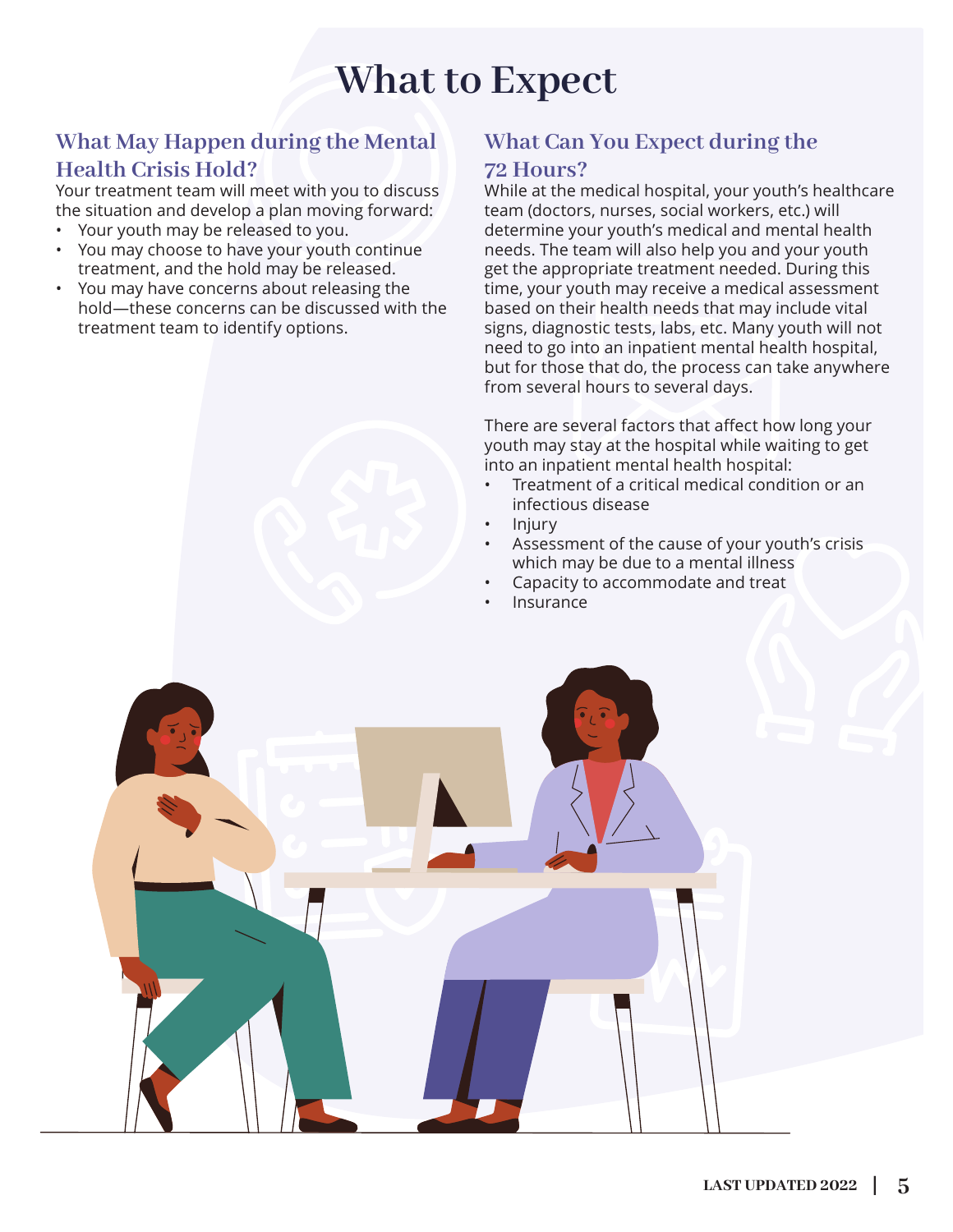# **About Patient Rights**

*In the case of a hospitalization, the hospital will provide you with information on patient rights.* 

### **Your Rights Regarding Your Youth's Privacy & Healthcare Information**

### **As the parent or legal guardian, you have the right to:**

- Receive information about your youth until the age of 18 or until emancipation
- Control who is able to access your youth's medical records, including treatment plans except for special circumstances.
- Inspect and obtain a copy of your youth's medical records
- Amend the information in those records
- Request a summary of who has been provided your youth's health information
- Request restrictions on who can receive your youth's health information
- Request confidential communication about your youth
- Receive a paper copy of the Notice of Privacy Practices

These rights can be found in the Health Insurance Portability and Accountability act found in federal law here: https://www.hhs.gov/hipaa/index.html and in Nevada law in NRS 433.456 to NRS 433.536. More information can be found at nvbh.org.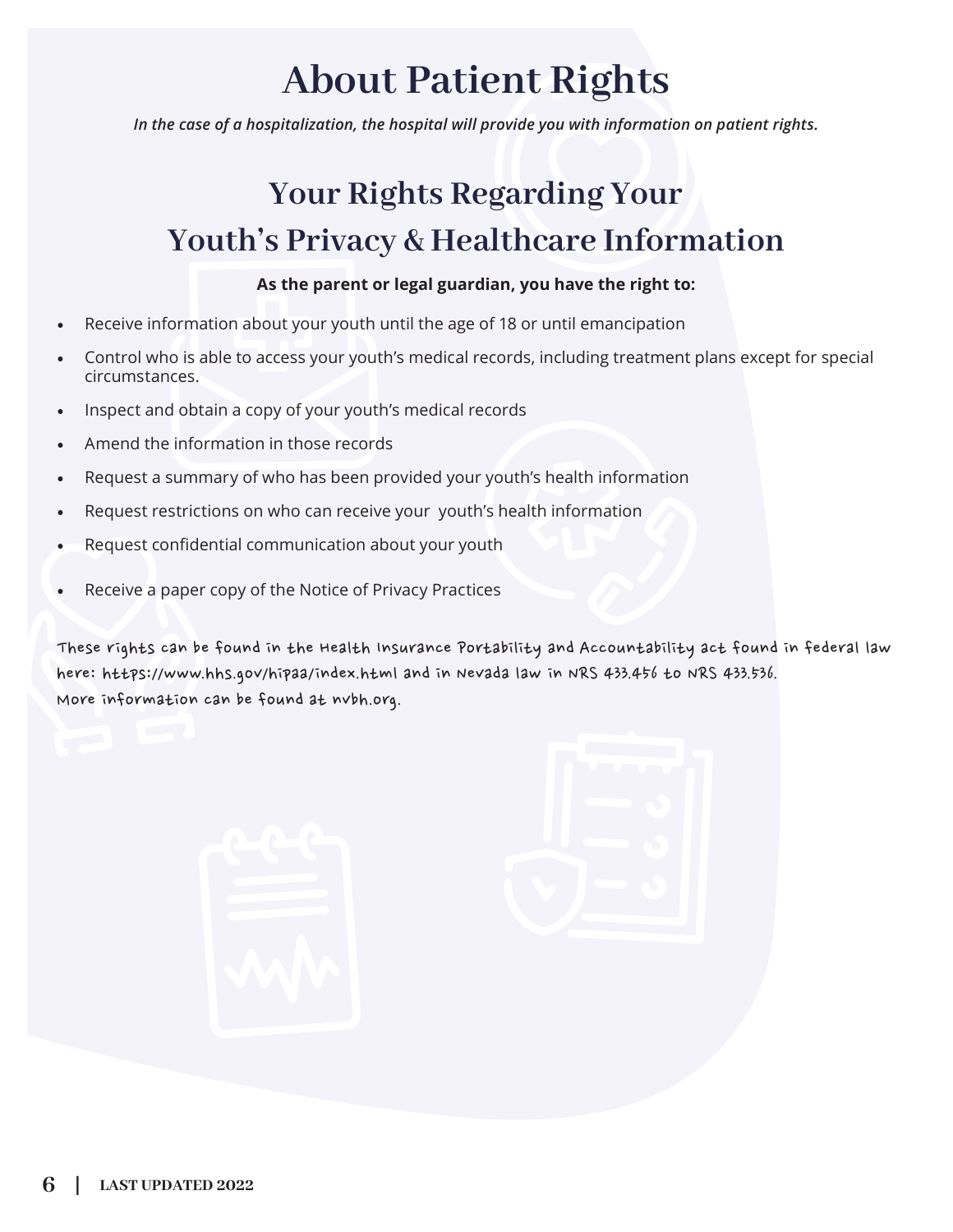# **What If I'm Not Happy with the Care My Youth Is Receiving?**

### **Have a Concern about Your**

### **Youth's Care?**

Hospitals strive to provide the best care possible, however there may be times when you are not satisfied with the care your youth is receiving. The following actions can help in these situations:

- If you believe you or your youth's rights have not been observed, discuss your concern with any staff member in person and/or in writing.
- Request to speak to a patient advocate at the hospital, who can help you navigate the hospital's complaint and grievance process. This person serves as an advocate for those admitted to the hospital. The patient advocate is available to both you and your family, assisting in clarifying information, supporting your rights and connecting people to the right resources. The patient advocate can help with grievances and also can pass along compliments regarding your rights and the quality of care and service at the hospital.
- If you have a concern about your rights, you may discuss your concerns with your attorney.

### **Complaints & Grievances**

### **NEVADA DIVISION OF PUBLIC AND BEHAVIORAL HEALTH**

**Healthcare Quality & Compliance**

775-684-1030

https://dpbh.nv.gov/Reg/HealthFacilities/ dta/Complaints/HCQC-Complaint-Form/

### **Office of Consumer Health Assistance**

702-486-3587

https://dhhs.nv.gov/programs/cha/contact\_govcha/

### **Disability Resources**

*If you need more information about your rights and how to advocate for them.*



### **Nevada Disability Center**

The Nevada Disability Advocacy & Law Center (NDALC) is a private, statewide nonprofit organization that serves as Nevada's

federally-mandated protection and advocacy system for human, legal, and service rights for individuals with disabilities.

### **LAS VEGAS**

| 2820 West Charleston Blvd., #11 |                |
|---------------------------------|----------------|
| Las Vegas, NV 89102             |                |
| <b>PHONE:</b>                   | 702-257-8150   |
| <b>TOLL-FREE:</b>               | 1-888-349-3843 |
| <b>NEVADA RELAY:</b>            | 711            |
| <b>FAX:</b>                     | 702-257-8170   |
| lasvegas@ndalc.org              |                |

### **RENO**

1875 Plumas Street, #1, Reno, NV 89509 **PHONE:** 775-333-7878 **TOLL-FREE:** 1-800-992-5715 **NEVADA RELAY:** 711 **FAX:** 775-786-2520

reno@ndalc.org

### **Nevada Legal Services**

530 South 6th Street Las Vegas, NV 89101 702-386-0404

**Legal Aid of Southern Nevada**

725 East Charleston Blvd. Las Vegas, NV 89104 702-386-1070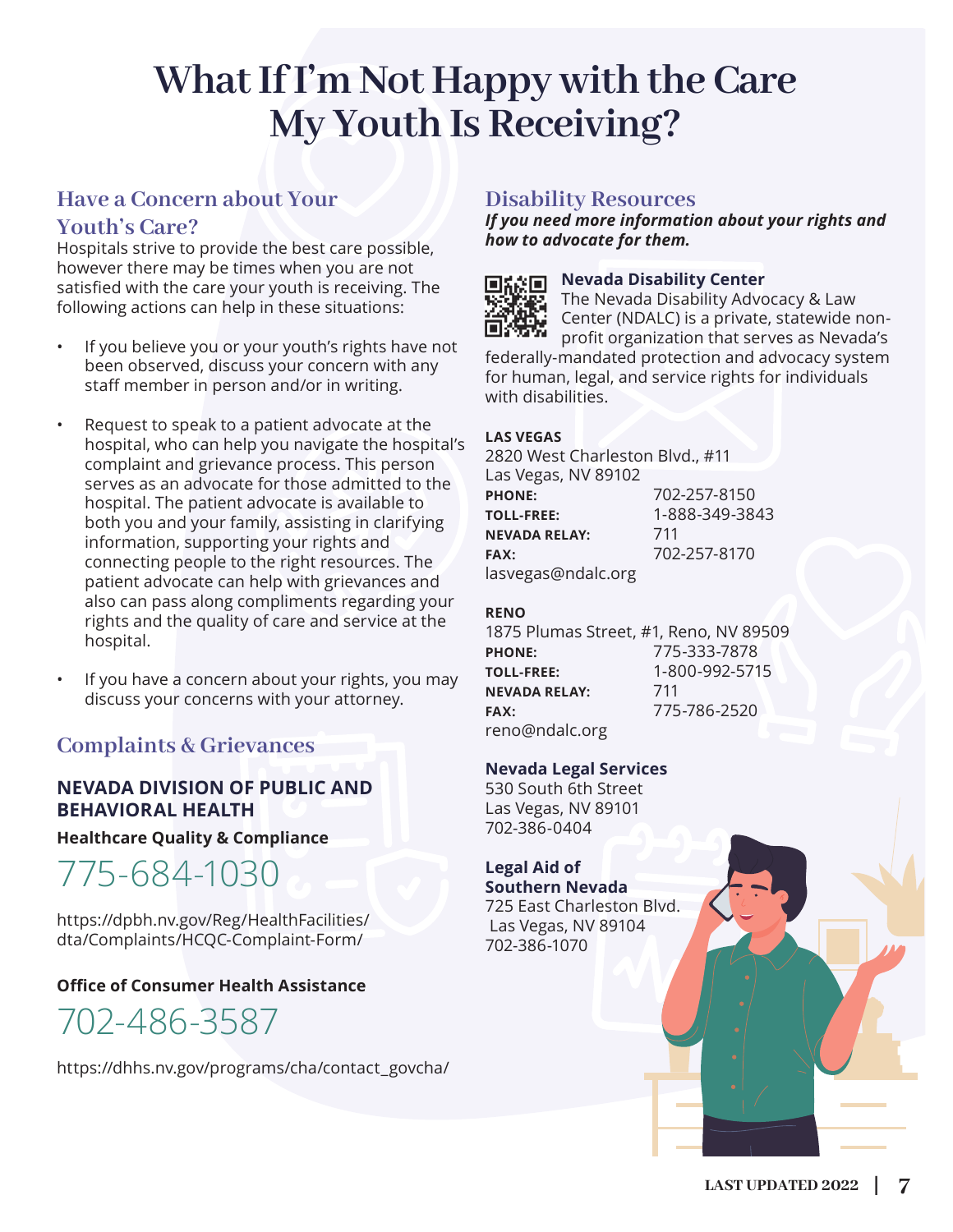# **Continuing Care to Meet Youth's Ongoing Needs**

### **Planning for Discharge**

What to expect:

- A discharge planner, who could be a social worker, nurse, or other hospital staff, will speak with you within the first 24 hours of your youth's stay to discuss your family's goals, preferences, and needs to begin developing a discharge plan for when your youth leaves the hospital. The provider overseeing your youth's care will also be involved in making sure that this plan is aligned with your family's goals for the care and treatment of your youth.
- If the discharge plan changes during your youth's stay, you can meet with the discharge planner to reassess and change the plan as needed.
- The following elements will be used to develop your youth's plan and connect you to providers who can support you and your youth after discharge:
	- Your youth's diagnosis
	- Medical issues and past medical history
	- Your Insurance Companies Provider List
	- Ongoing needs after discharge
	- Any risk for needing to be admitted again
	- Your social, family, psychological, employment, food, housing, and transportation needs
	- Communication needs, language barriers, diminished eyesight or hearing, literacy.
- When the discharge planner meets with you and your youth, they will help you select a provider.
- You and your youth should be involved with the development of the discharge plan so that you can prepare for next steps after discharge.

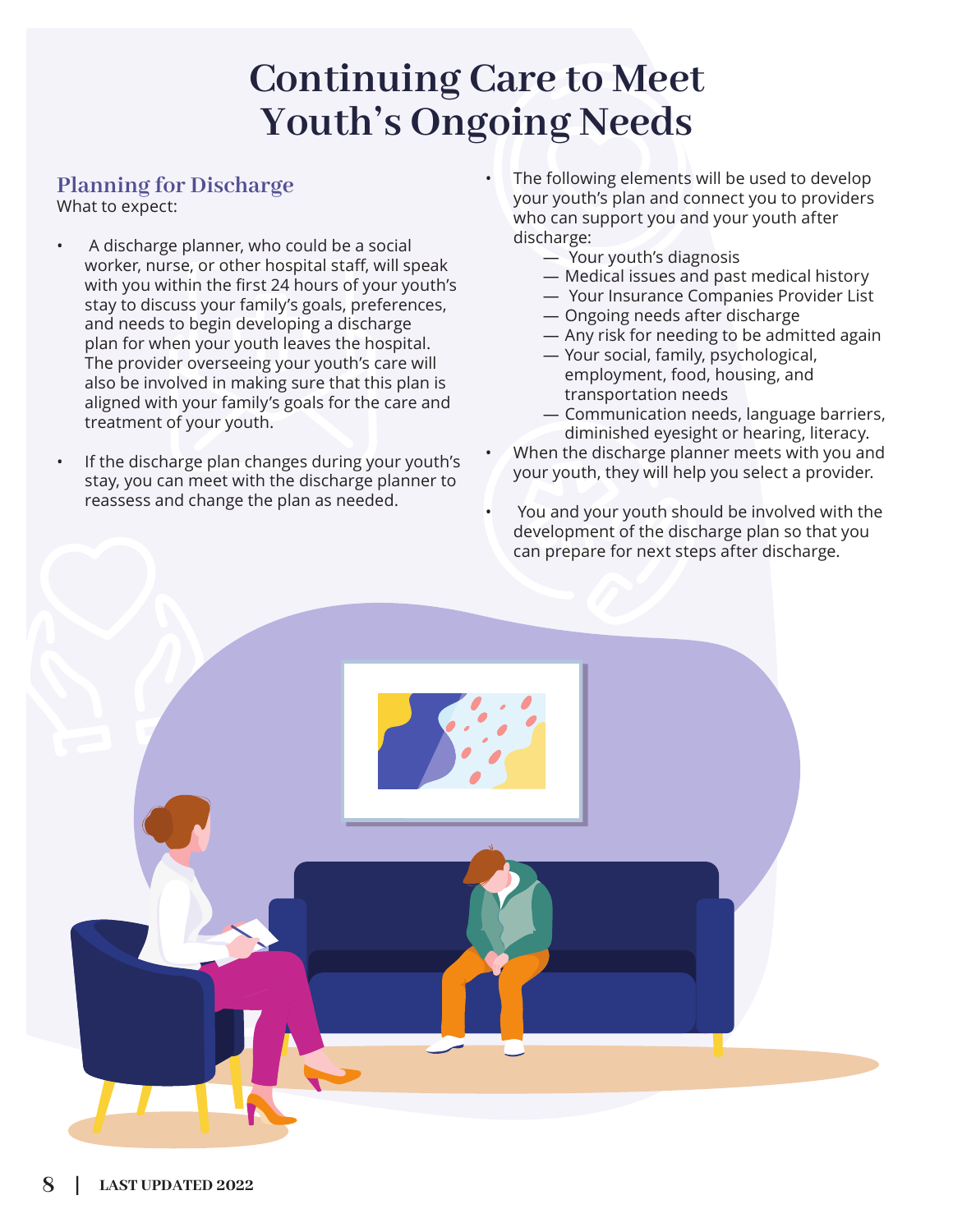### **Frequently Asked Questions HOSPITALIZATION**

*Every eff ort should be made to provide treatment in the least restrictive setting in your community, however psychiatric hospitalization may be necessary in circumstances where a youth cannot keep themselves safe.*

### **What Does Treatment Consist Of?**

- **1.** Treatment starts with an evaluation that includes talking to you and your youth about why they are in the hospital, reviewing any mental health symptoms that they have had before, getting information from people who know them and any records from doctors and hospitals that they have been to in the past. Gathering all of this information will help your doctors have a more clear understanding of your youth's needs.
- **2.** A physical exam and possible lab work to find out if there are medical conditions that may be affecting the way your youth is feeling or acting.
- **3.** If the evaluation shows that mental health is involved in the crisis, and your youth's crisis continues, they may be transferred to a mental health hospital for continuing treatment. Please note: Stabilization in the community should be explored prior to a mental health hospital stay.
- **4.** Your youth's doctors will use the evaluation findings to diagnose any mental health conditions. They will get input from you and your youth to develop a plan for treatment and discharge. While at the hospital, activities may include individual and/or group therapy and taking medications.

### **Are Families Expected to Be Involved?**

Yes! It is extremely important that family members participate in treatment. Family members are essential members of each youth's treatment team and family support assists in healing. It is also very helpful for families to understand and participate in the discharge and aftercare plans in order to have a smooth transition back home and to the community with continued practice of the skills the youth has learned.

### **What If I Don't Have Insurance to Pay for Treatment?**

There are several options for those who do not have insurance, but need mental health treatment. A hospital social worker or staff person will work with you to ensure you get the care you need. The following options are available so you can get treatment:

- Many youth are eligible for Medicaid, which after an often quick enrollment process, will allow you to access private hospitals offering inpatient mental health services.
- If you are ineligible for Medicaid and do not have insurance, Nevada Division of Child and Family Services may be able to assist with payment for a mental health hospital stay.

### **Questions?**

If you have more questions, please refer to the resources page (Pages 10 and 11 in this brochure).



If you are ineligible for Medicaid and do not have insurance, Nevada Division of Child and Family Services may be able to assist with payment for a mental health hospital stay.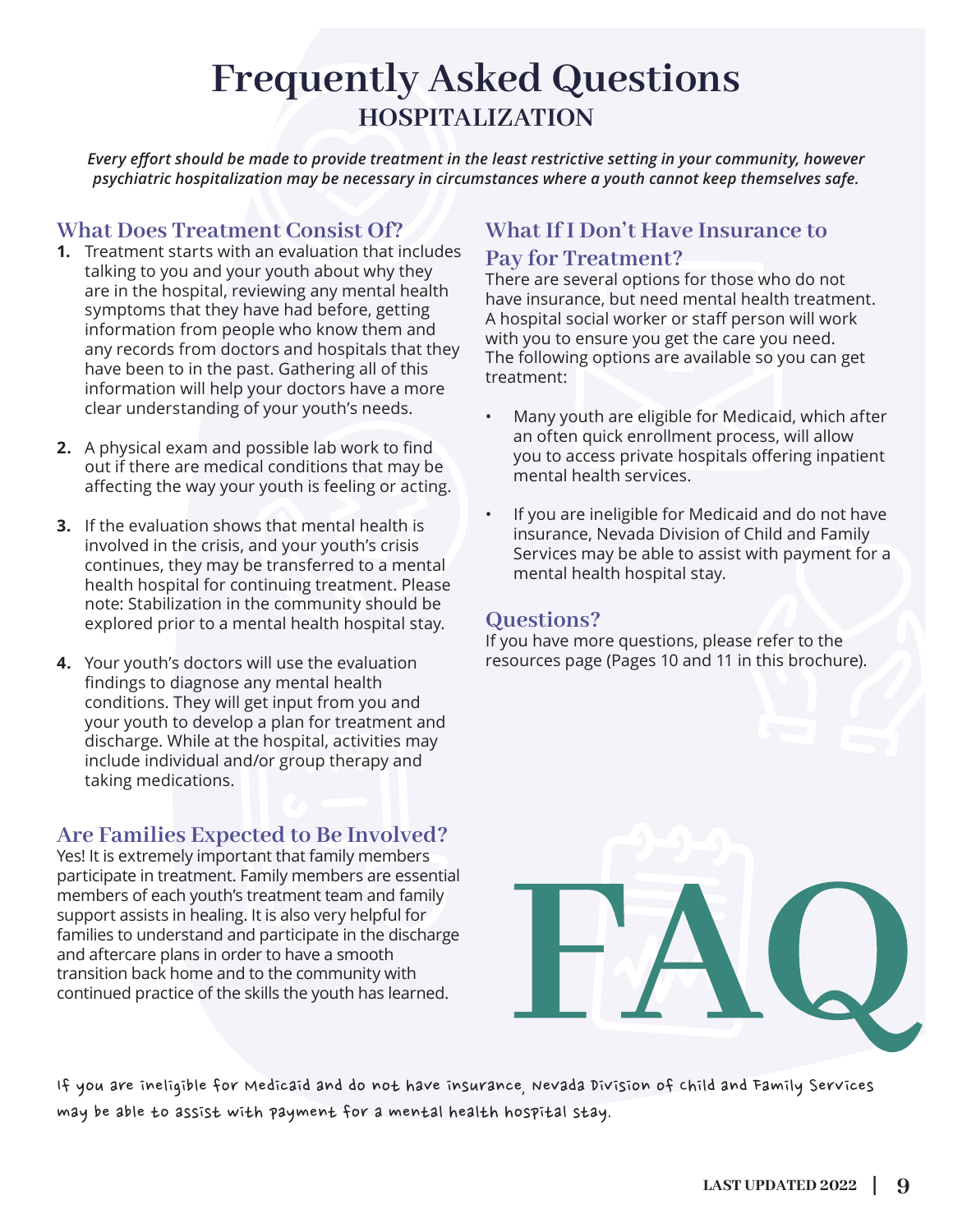## **How You Can Support Your Youth When They Experience Mental Health Concerns**

You may have a youth who you are concerned about. Here are some options that may help:

### **Immediate Crisis Resources**

*If your youth is experiencing immediate or crisis needs.*



### **Children's Mobile Crisis Response Team (MCRT)**

MCRT supports youth and families who want help for any mental health/behavioral health situation or crisis with a youth or adolescent in any community in

Nevada. *knowcrisis.com; 702-486-7865*



### **Crisis Hotline: Crisis Support Services of Nevada**

The Crisis Hotline is for individuals in Nevada who are in need of an empathetic ear, a caring heart and a helping hand to anyone in need. Help is available through

hotline, text line and in-person advocacy services. *cssnv.org; 1-800-273-8255*



### **SafeVoice**

This anonymous reporting system can used to report threats to the safety or well-

being of students. You can make a report in both English and Spanish by using any of the following options:

• Through the SafeVoice Nevada app, available from the Apple Store or Google Play

- *Online at: safevoicenv.org*
- *Or call: 1-833-216-SAFE (7233)*

### **Trained Peer Support and Advocacy Services**

*If you face barriers or struggles to access mental health support that your family needs.*

### **Youth M.O.V.E. Nevada**

Youth M.O.V.E. Nevada (YMNV) is a chapter of Youth M.O.V.E. (Motivating Others through Voices of Experience) National. YMNV is a youth driven organization dedicated to improving services and systems that support positive growth and development by uniting the voices of individuals who have lived experience in various systems including mental health, juvenile justice, education, and child welfare. YMNV works as a diverse collective to unite the voices and causes of youth while raising awareness around youth issues. YMNV holds peer to peer meetings each month and advocates for youth rights and voice in mental health and/or other systems that serve them, for the purpose of empowering youth to be equal partner in the process of change.

*Statewide toll-free 1-800-216-5188 Southern Nevada 702-388-8899 Northern Nevada 775-418-9950 For more information go to: nvpep.org*



#### **National Alliance on Mental Illness (NAMI) NAMI Warmline**

The NAMI Warmline is a non-crisis, peer support line. Peer Wellness Operators

support individuals impacted by mental health concerns through a shared lived experience. The Nevada Warmline's hours of operation are 8 am to 10 pm, Monday through Friday and 8 am to 9 pm, Saturday and Sunday.

#### *Call 775-241-4212 to speak to a Peer Wellness Operator.*

*For more information go to: naminevada.org*



#### **Nevada PEP (Parents Empowering Parents)**

Nevada PEP offers family peer support services to families of children with

behavioral health care needs. Family Specialists are family members who have lived experience raising children with behavioral health care needs. With compassion and understanding, our Family Specialists can help you find information, support, and resources. We can assist you to advocate for your youth and family to access support and services to help at home, in the community and at school.

*Statewide toll-free 1-800-216-5188 Southern Nevada 702-388-8899 Northern Nevada 775-448-9950 For more information go to: nvpep.org*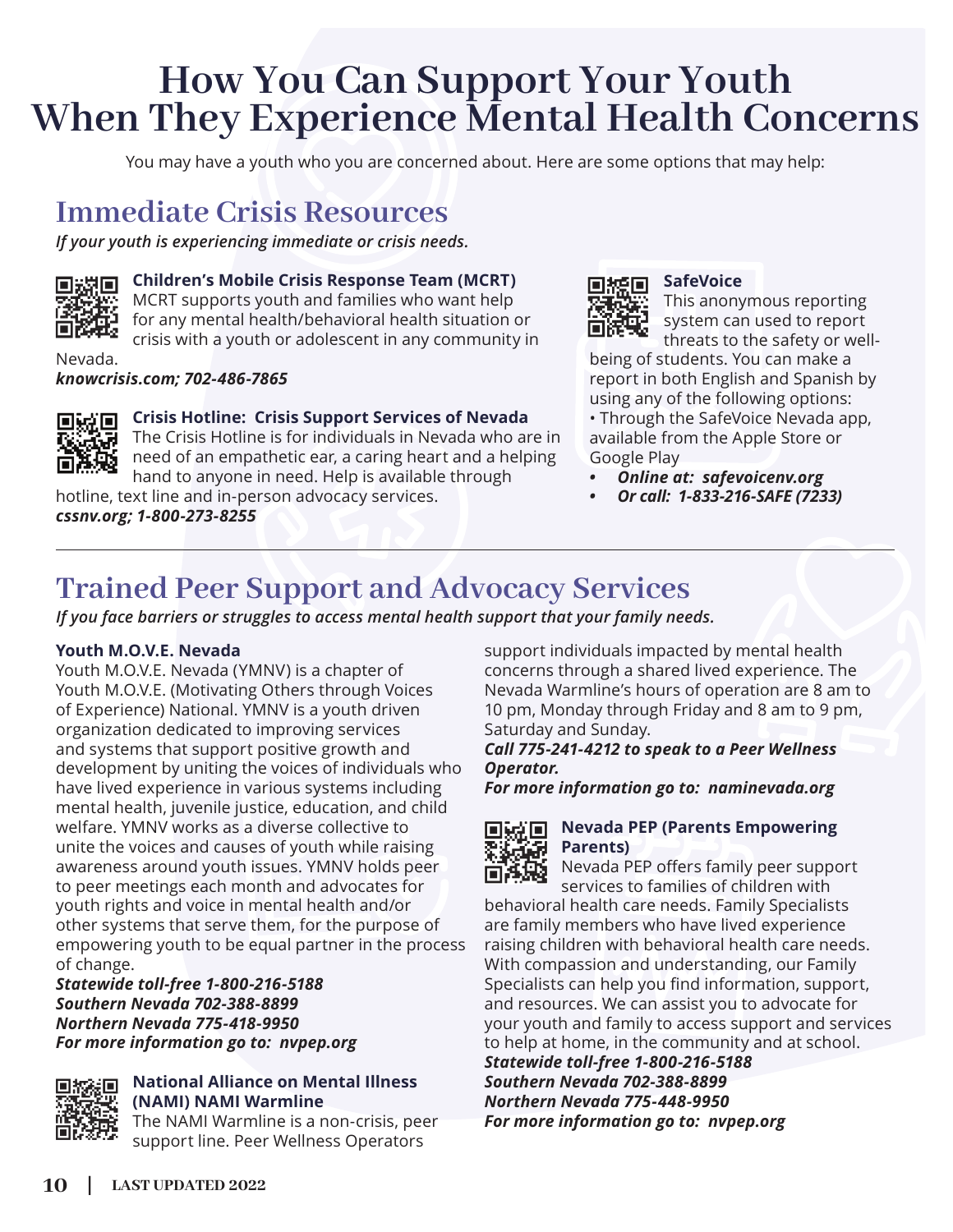# **How You Can Support Your Youth When They Experience Mental Health Concerns**

You may have a youth who you are concerned about. Here are some options that may help:

### **How to Find Mental Health Resources if You May Need Them for Your Youth:**



**Talk to a social worker or a counselor at your youth's school.**

**Contact your insurance company for list of covered providers who work with children and youth.**



#### **Nevada 211 Youth** *nevada211.org/youth-services/*  **Find a mental health professional at Nevada 211.**

Nevada 211 is a free and easy way to locate and get connected to thousands of resources near you, including assistance with food, utilities, housing, mental health providers, and health care, plus much, much more.

**ONLINE AT: hevada211.org • DIAL:** 211

 **• OR CALL:** 1-866-535-5654

 **• TEXT YOUR ZIP CODE TO:** 898211

### **Need Additional Information about Behavioral Health Providers?**



**Behavioral Health Nevada:** Find and access quality behavioral healthcare providers in Nevada. *behavioralhealthnv.org*

### **Disability Resources**

*If you need more information about your rights and how to advocate for them.*



### **Nevada Disability Center**

The Nevada Disability Advocacy & Law Center (NDALC) is a private, statewide nonprofit organization that serves as Nevada's

federally-mandated protection and advocacy system for human, legal, and service rights for individuals with disabilities.

#### **LAS VEGAS**

2820 West Charleston Boulevard, #11 Las Vegas, NV 89102 **PHONE:** 702-257-8150 **TOLL-FREE:** 1-888-349-3843 NEVADA RELAY: 711 **FAX:** 702-257-8170 *lasvegas@ndalc.org*

### **RENO**

1875 Plumas Street, #1, Reno, NV 89509 **PHONE:** 775-333-7878 **TOLL-FREE:** 1-800-992-5715 NEVADA RELAY: 711 **FAX:** 775-786-2520 *reno@ndalc.org*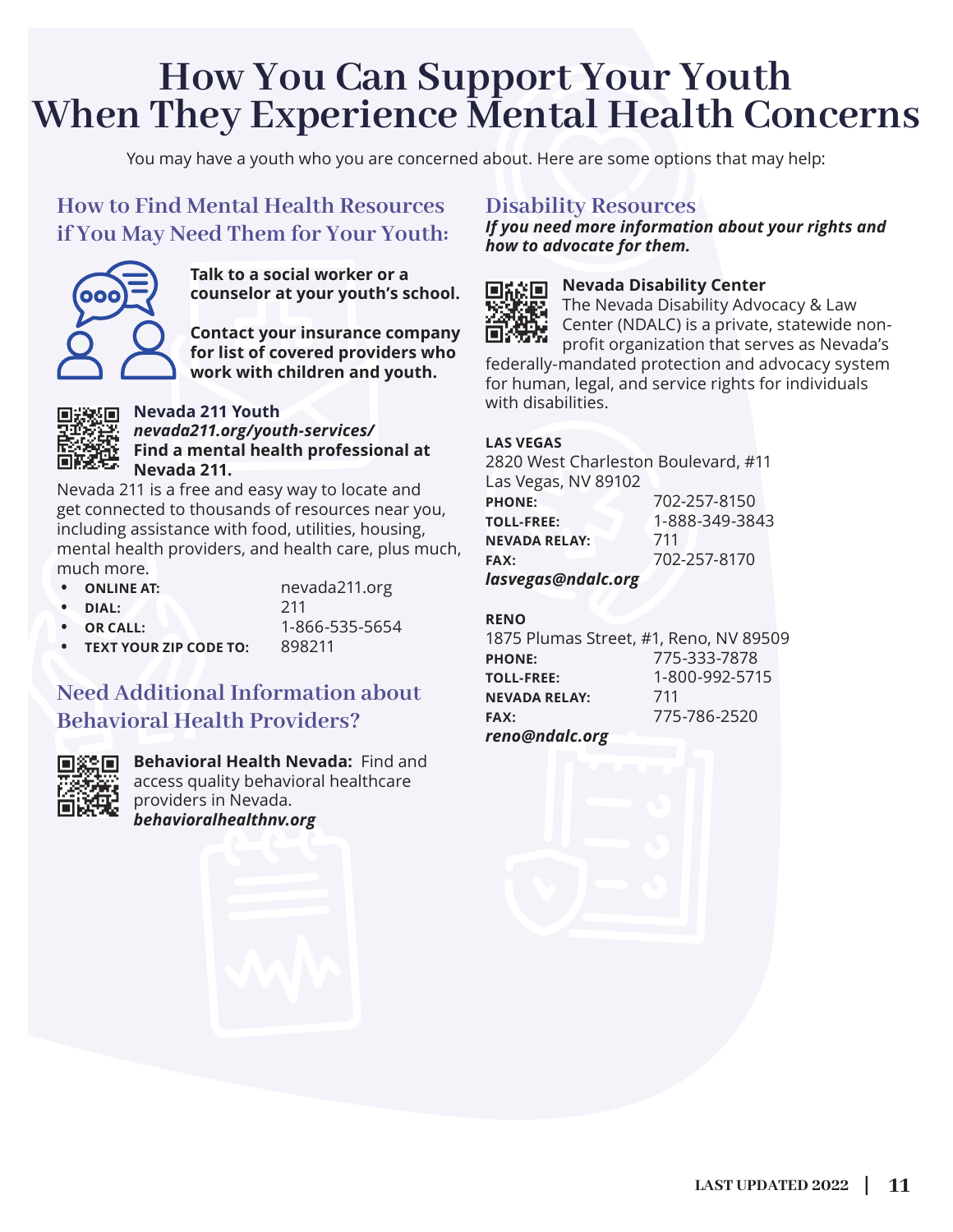# **Preparing for the Next Steps**

Every family's situation is unique, and you may need to explore different providers to find the right fit. It is essential to work with your discharge planner and insurance provider for coordinating care.

### **Safety Plan:**

Safety planning is about brainstorming ways to stay safe that may also help reduce the risk of future harm. It can include planning for a future crisis, considering your options, and making decisions about your next steps.

Do you have a safety plan for your youth?  $\Box$  Yes  $\Box$  No Details of safety plan: \_\_\_\_\_\_\_\_\_\_\_\_\_\_\_\_\_\_\_\_\_\_\_\_\_\_\_\_\_\_\_\_\_\_\_\_\_\_\_\_\_\_\_\_\_\_\_\_\_\_\_\_\_ \_\_\_\_\_\_\_\_\_\_\_\_\_\_\_\_\_\_\_\_\_\_\_\_\_\_\_\_\_\_\_\_\_\_\_\_\_\_\_\_\_\_\_\_\_\_\_\_\_\_\_\_\_ \_\_\_\_\_\_\_\_\_\_\_\_\_\_\_\_\_\_\_\_\_\_\_\_\_\_\_\_\_\_\_\_\_\_\_\_\_\_\_\_\_\_\_\_\_\_\_\_\_\_\_\_\_ \_\_\_\_\_\_\_\_\_\_\_\_\_\_\_\_\_\_\_\_\_\_\_\_\_\_\_\_\_\_\_\_\_\_\_\_\_\_\_\_\_\_\_\_\_\_\_\_\_\_\_\_\_ If no, who do you call in a crisis? \_\_\_\_\_\_\_\_\_\_\_\_\_\_\_\_\_\_\_\_\_\_\_\_\_\_\_\_\_\_\_\_\_\_\_\_\_\_\_\_\_\_\_\_\_\_\_\_\_\_\_\_\_ \_\_\_\_\_\_\_\_\_\_\_\_\_\_\_\_\_\_\_\_\_\_\_\_\_\_\_\_\_\_\_\_\_\_\_\_\_\_\_\_\_\_\_\_\_\_\_\_\_\_\_\_\_ \_\_\_\_\_\_\_\_\_\_\_\_\_\_\_\_\_\_\_\_\_\_\_\_\_\_\_\_\_\_\_\_\_\_\_\_\_\_\_\_\_\_\_\_\_\_\_\_\_\_\_\_\_ \_\_\_\_\_\_\_\_\_\_\_\_\_\_\_\_\_\_\_\_\_\_\_\_\_\_\_\_\_\_\_\_\_\_\_\_\_\_\_\_\_\_\_\_\_\_\_\_\_\_\_\_\_ \_\_\_\_\_\_\_\_\_\_\_\_\_\_\_\_\_\_\_\_\_\_\_\_\_\_\_\_\_\_\_\_\_\_\_\_\_\_\_\_\_\_\_\_\_\_\_\_\_\_\_\_\_ \_\_\_\_\_\_\_\_\_\_\_\_\_\_\_\_\_\_\_\_\_\_\_\_\_\_\_\_\_\_\_\_\_\_\_\_\_\_\_\_\_\_\_\_\_\_\_\_\_\_\_\_\_

### **Resources:**

Do you have a case manager, or someone else you can call for help finding resources?  $\Box$  Yes  $\Box$  No

### **Discharge Plan:**

Discharge planning is a process to plan for continued care after hospitalization. Health care professionals, parents, and the youth participate in discharge planning activities.

\_\_\_\_\_\_\_\_\_\_\_\_\_\_\_\_\_\_\_\_\_\_\_\_\_\_\_\_\_\_\_\_\_\_\_\_\_\_\_\_\_\_\_\_\_\_\_\_\_\_\_\_\_\_\_\_\_\_\_\_\_\_\_\_\_\_\_\_\_\_\_\_\_\_\_\_\_\_\_\_\_\_\_\_\_\_\_\_\_\_\_\_\_\_\_\_\_\_\_\_\_\_\_\_\_\_\_\_\_\_\_ \_\_\_\_\_\_\_\_\_\_\_\_\_\_\_\_\_\_\_\_\_\_\_\_\_\_\_\_\_\_\_\_\_\_\_\_\_\_\_\_\_\_\_\_\_\_\_\_\_\_\_\_\_\_\_\_\_\_\_\_\_\_\_\_\_\_\_\_\_\_\_\_\_\_\_\_\_\_\_\_\_\_\_\_\_\_\_\_\_\_\_\_\_\_\_\_\_\_\_\_\_\_\_\_\_\_\_\_\_\_\_

| Treatment and discharge details:                      | Does your youth have appointments? $\Box$ Yes $\Box$ No<br>Upcoming appointments: |
|-------------------------------------------------------|-----------------------------------------------------------------------------------|
| Is your youth being transferred? $\Box$ Yes $\Box$ No | Did the hospital provide your youth with a prescription                           |
| Transferred where?                                    | or medications upon discharge? $\Box$ Yes $\Box$ No                               |
| Does your youth have a mental health provider in the  | Do you have any concerns about being able to fill the                             |
| community? □ Yes □ No                                 | prescription? $\Box$ Yes $\Box$ No                                                |
|                                                       |                                                                                   |